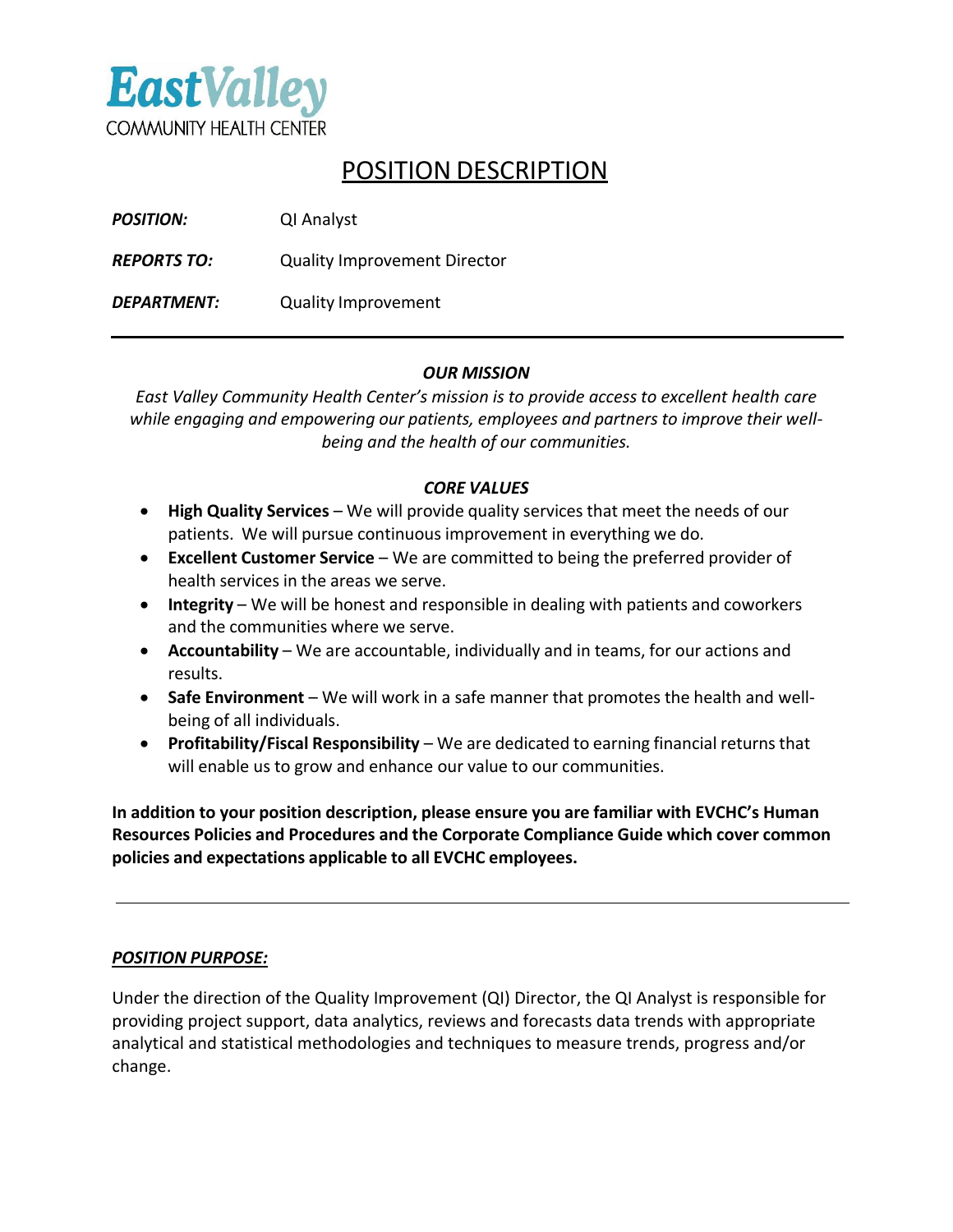# *MAJOR POSITION RESPONSIBILITIES AND FUNCTIONS:*

- Under the direct supervision of the QI Director, the QI Analyst assists in the development, monitoring, and presentation of internal quality measures and initiatives.
- Collects, audits, analyzes, and reports on clinical quality data to support quality projects and initiatives defined by the company's Quality Improvement Plan (QIP).
- Responsible for development and design of reports alongside the QI Director for data collection and data extractions as requested and required for QI initiatives/projects.
- Research and prepare clear and concise summary reports, narratives and gap analyses on key topics, as directed.
- Reporting and presenting out data findings to appropriate staff/leadership.
- Provide regular updates of QI initiatives/projects to appropriate stakeholders.
- Sustainment of training on key QI initiatives/projects by timely communication/training.
- Provide support to various departments in data analytics as needed when special issues arise.
- Other duties as assigned and attend conferences and training sessions as business requires.

## *POSITION REQUIREMENTS AND QUALIFICATIONS:*

- Bachelor of Science degree in Healthcare Administration, Business or related field OR high school diploma and minimum 5 years of experience in related field.
- 2+ years of health care experience and 2+ years analyst experience supporting NextGen Electronic Medical Record (EMR) system and working with clinical users to determine their needs and manage the changes to those specifications, including troubleshooting systems issues and modifying applications.
- Ability to develop and run SQL queries and create reports via crystal reports, SSRS reports, or other reporting platforms.
- 2 years of relative experience in business or healthcare administration, including working knowledge of HEDIS and outstanding skills in data collection, analysis, and presentation.
- Must demonstrate integrity, sound judgment; demonstrate leadership skills, and strong interpersonal skills.
- Must be able to approach staff about quality issues with tact and diplomacy.
- Experience working with disadvantaged populations helpful and knowledge of health disparities highly desired.
- Oral and written communication skills needed, strong organizational ability required.
- Proficient in Microsoft Word, Excel, and Power Point is essential.